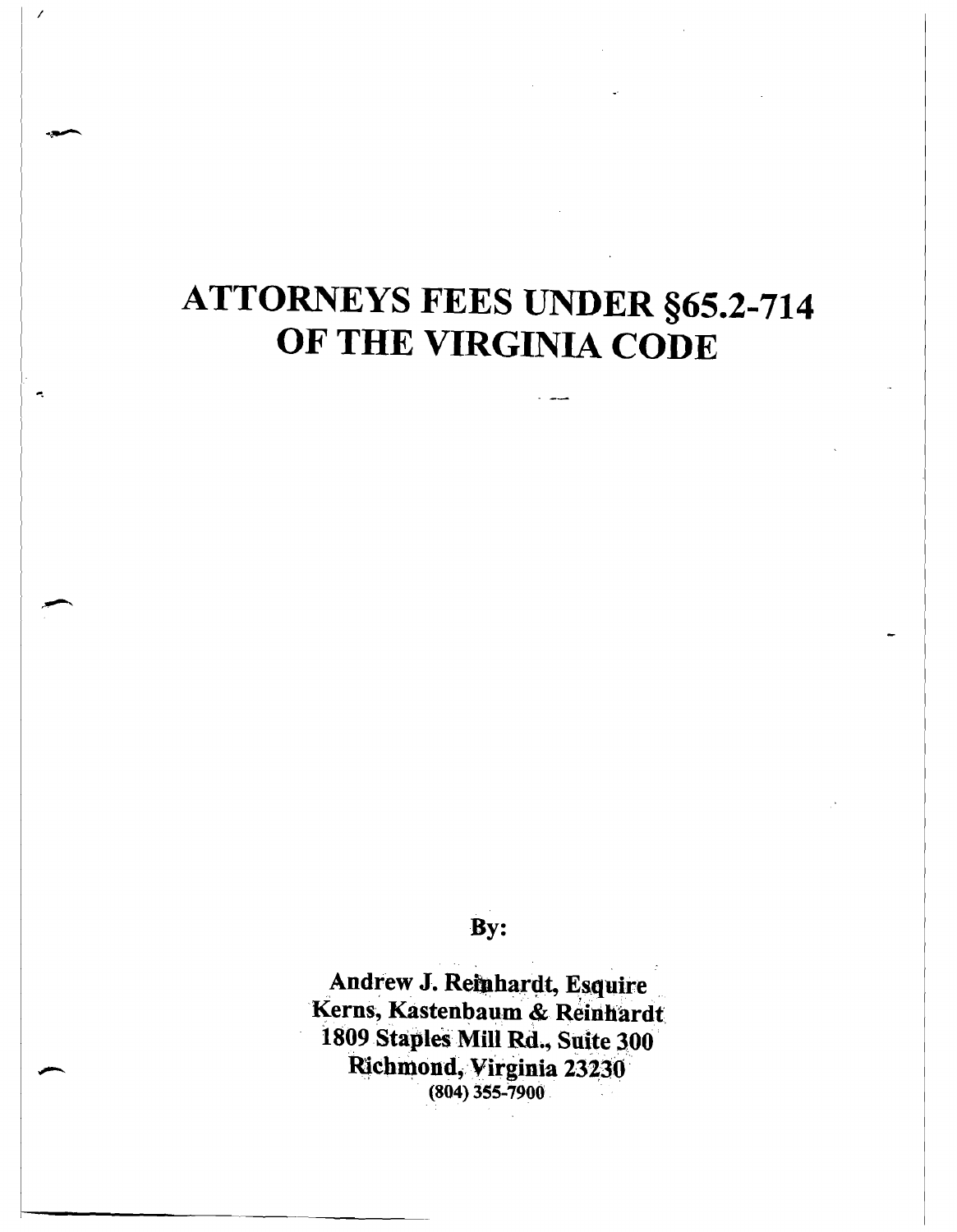# - **Attorneys Fees under §65.2-714** of the **Virginia Code**

# **I. Commission Jurisdiction over Attorneys fees**

The Virginia Workers' Compensation statute is designed to prevent lawsuits against employers and simultaneously provide specified benefits to workers' compensation claimants for lost wages, medical benefits, permanent partial compensation, death benefits and so forth. However, those benefits could not exist without a portion of the workers' compensation statute that seldom involves injured workers; §65.2-714 of the Virginia Code. This Section specifically provides that both health care providers who care for the claimant and the attorneys who make sure that the claimant's rights are taken care of are paid for their services.\* Copy of Section 714 at Exhibit 1 hereto.

The Commission has exclusive jurisdiction over fees of health care providers under §65.2-714. While there is no official schedule of charges, those charges are limited to the prevailing rates in the "same community for similar treatment." §65.2-605, Virginia Code. If a dispute arises, any contest on the reasonableness of the charges can be referred to a peer review committee established pursuant to §65.2-1300 to 1310 ofthe Virginia Code. Our discussion here will be limited to attorney's fees under Section 714 and/or the topic of attorney's fees as a percentage of contested medical bills. However, the fees of doctors and lawyers are closely intertwined under Section 714. There is also brief discussion herein regarding attorney's fees under §65.2-713 of the Virginia Code.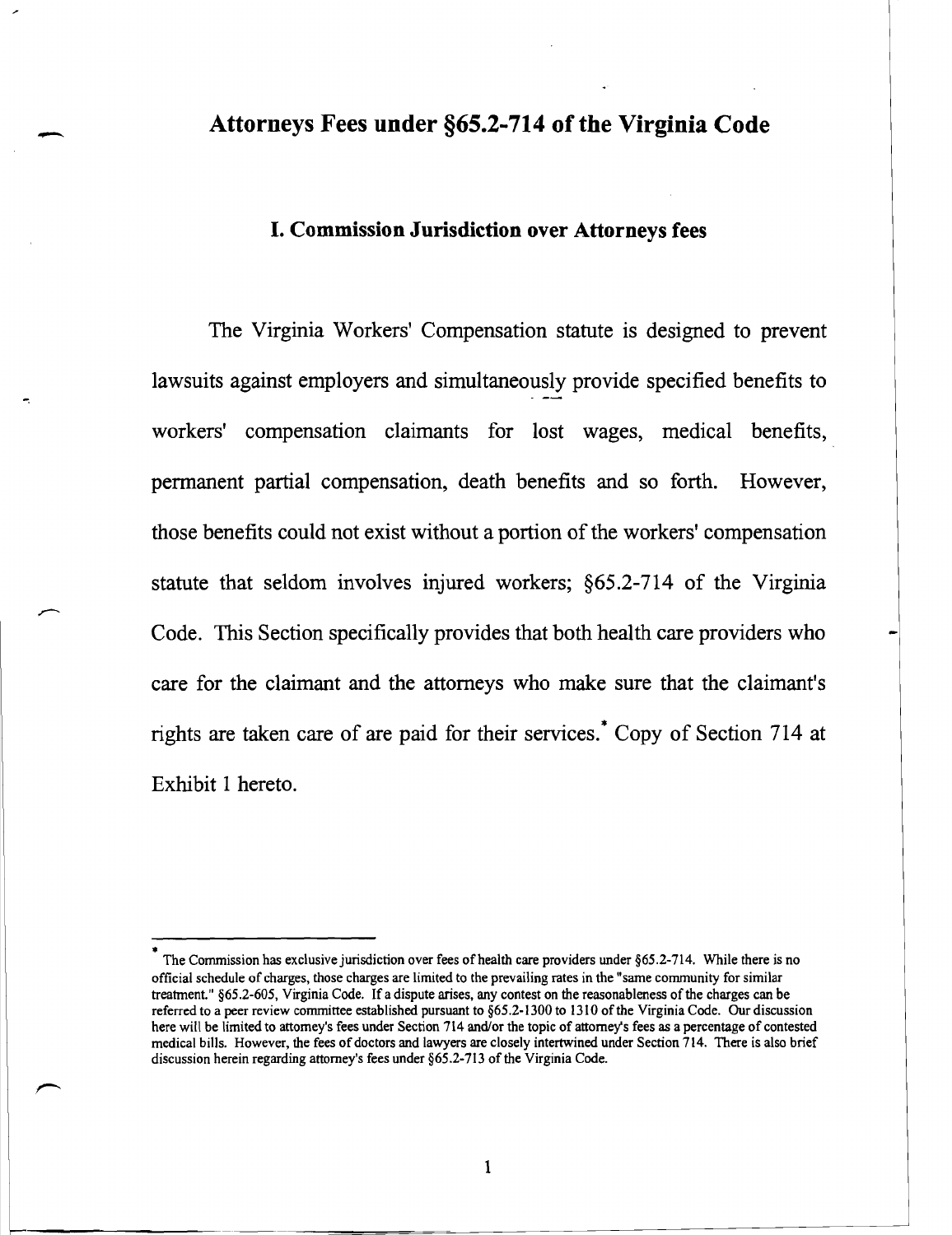Much like the rest of the Workers' Compensation statute, the Commission's concern with Section 714 is what is in the best interest of the claimant. Consequently, the Commission is not bound by fee agreements between claimant's and their attorneys. The Commission has repeatedly taken the position that it must instead look at the circumstances surrounding each case in determining reasonable attorney's fees. Blackburn v. Newport News Shipbuilding, 67 O.I.C. 251,252 (1988). If an attorney's fee is reduced in a settlement order by the Commission, the carriers liability is not reduced. Instead, that amendment by the Commission only increases the portion of the proceeds that the claimant will receive. Smith v. Catron Companies, 68 O.I.C. 245-247 (1989). In determining an appropriate fee, the Commission will consider the complexity of the issues involved, the time expended and the result obtained. Sauder v. The Times General Company, 71 O.W.C. 304, 306 (1992); See also, Dillon v, Holiday Inn Tyson's Corner, 64 O.I.C. 113, 115 (1985). The Commission maintains jurisdiction over this issue in order to avoid claimants' being overcharged. Beehive Mining Company y. Industrial Commission, 144 Va. 240, 242 (1926). The collection of attorney's fees in excess of an amount awarded by

2

--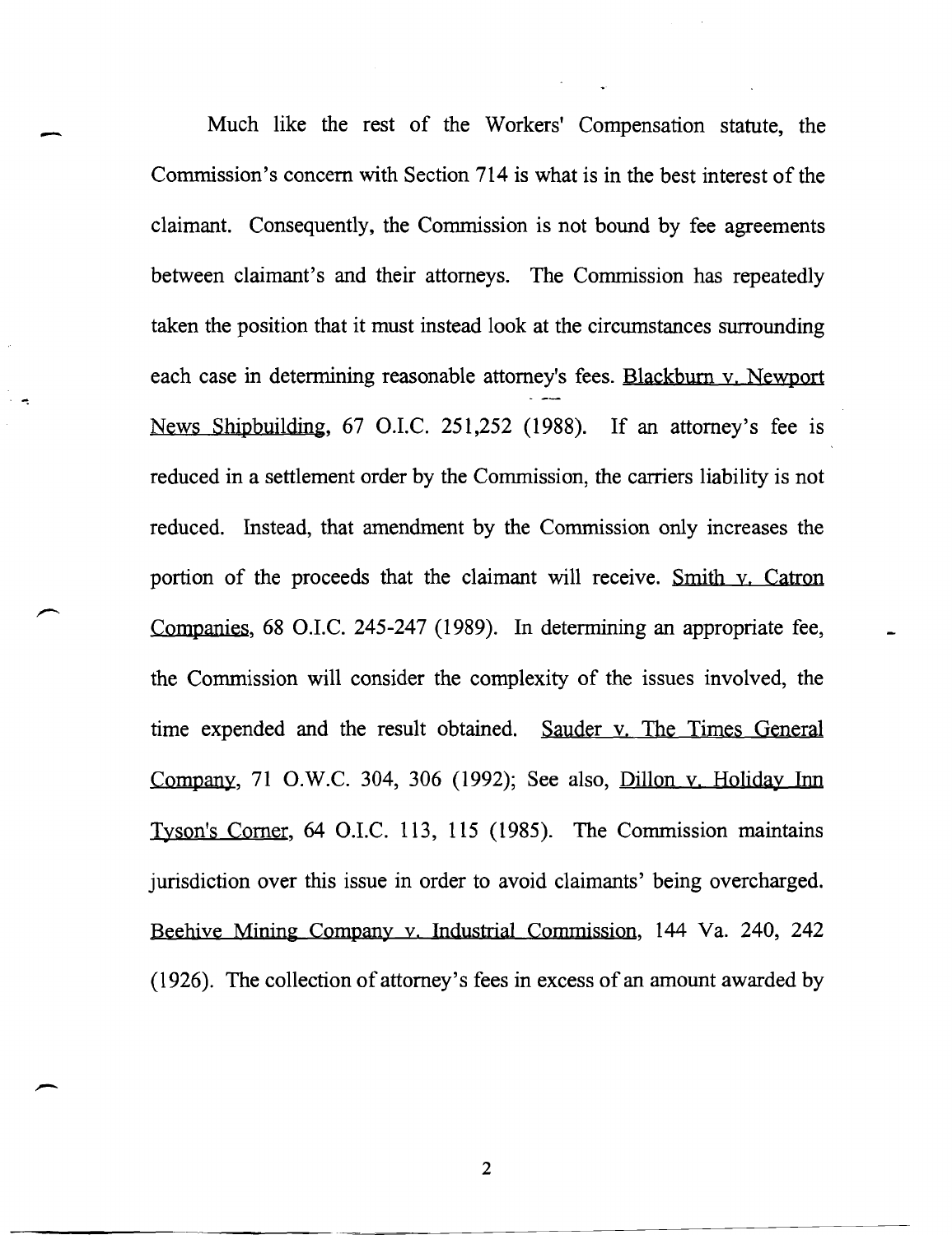the Commission constitutes contempt and unethical conduct. Smith  $v$ , School Board, 64 O.I.C. 283, 292 (1984).

Recently, the Commission has officially recognized two general rules of thumb in regards to the award of attorney's fees, More specifically, the commission has stated that 15% of permanent partial disability awards, Down v. Jim Price Chevrolet, 77 O,W,C, 91, 92 (1998), and 20% of lump sum settlements, King v. Boggs & Sloce Municipal Services, 77 O.I.C. 160, 161 (1998) are reasonable fee percentages, Compare Marcus V, Foley, 64 OJ,C, 224, 225 (1985). The Commission has also ruled that it has the right and authority to set appropriate fees for defense attorneys, However, the Commission normally chooses not to get involved in regards to defense attorney's fees. Hodge v. Great Coastal Express, 63 O.I.C. 182, 187 (1984). Normally, an employer has no standing to comment on or complain about the award of a claimant attorney's fees when paid from the claimant's award, Mongold v. Christ Masonry Products, 62 O.I.C 326, 328 (1983). Also, in a surprising ruling, the Commission held that it will not exercise jurisdiction over a dispute between two claimant's counsel as to the division of the fee, Moore v. Security Storage Company, 76 O.W.C. 163, 165 (1997).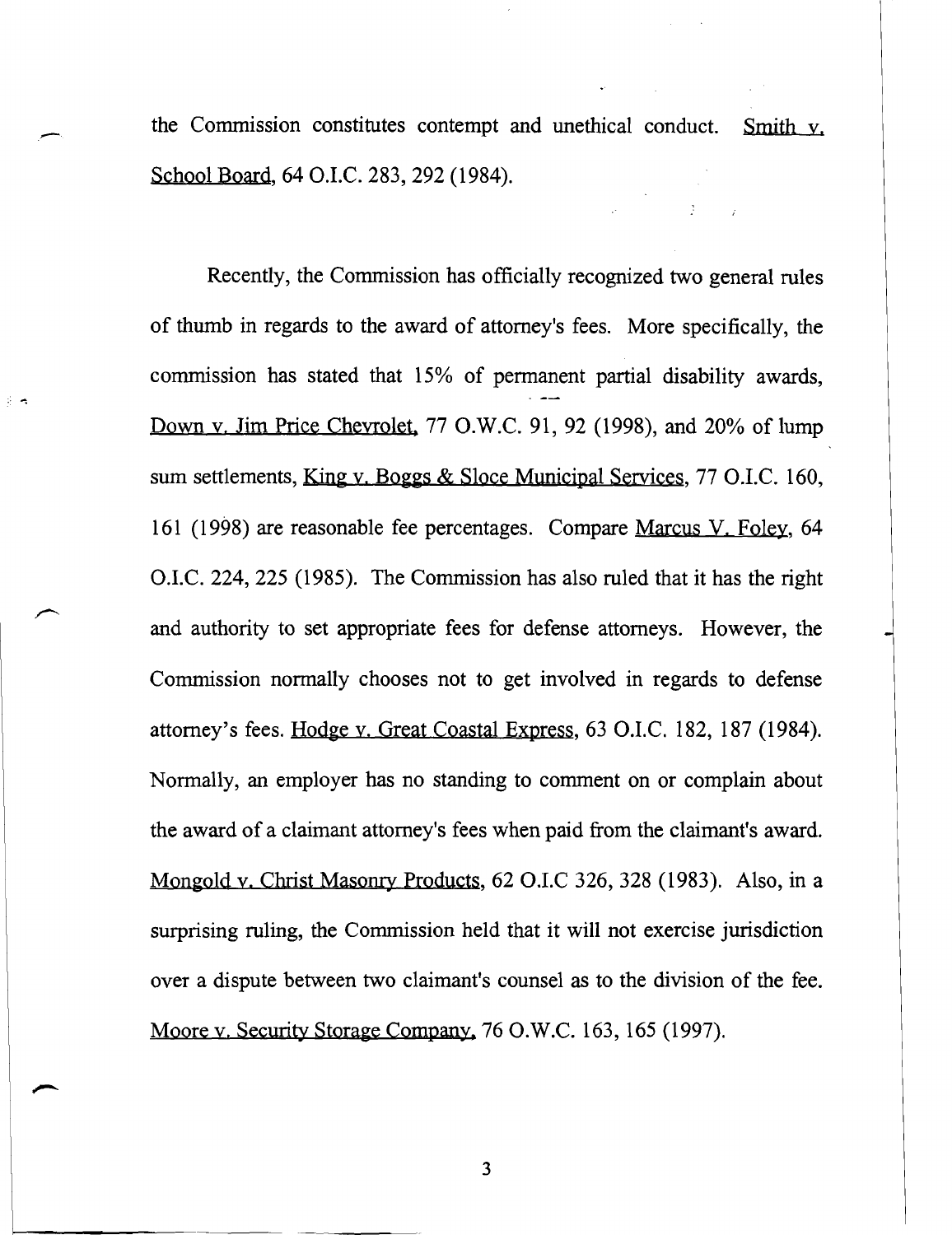#### II. Award of Attorneys fees against employers and carriers.

In appropriate circumstances, the Commission will determine that attorney's fees and/or expenses should be paid by an employer or insurance carrier.<sup>\*\*</sup> For instance, attorney's fees have been assessed against the carrier for unexcused failure to pay medical expenses. Whitlow v. Paul Sinoco Service, 61 O.I.C. 416 (1982). The Commission awarded attorney's fees when the employer withheld the Memorandum of Agreement purposely and without cause. Howard v. Little River Seafood, 71 O.I.C. 293 (1982). When the employer failed to produce any persuasive evidence at hearing in opposition to the treating physician's recommendation, the Commission awarded attorney's fees. Schlusher v. Chevrolet Corporation, 70 O.I.C. 272, 274 (1991). Also, the Commission awarded attorney's fees when the employer attempted to withdraw a stipulation without any legitimate grounds, Watson y. Quality Service, 70 O.I.C. 65 (1991), and where a hearing was necessitated by the employer's failure to stipulate to known facts. Malone y. Cisco, 70 O.I.C. 61, 64 (1991).

This line of cases relies on both §65.2-713 and 714 of the Virginia Code and their predecessor provisions.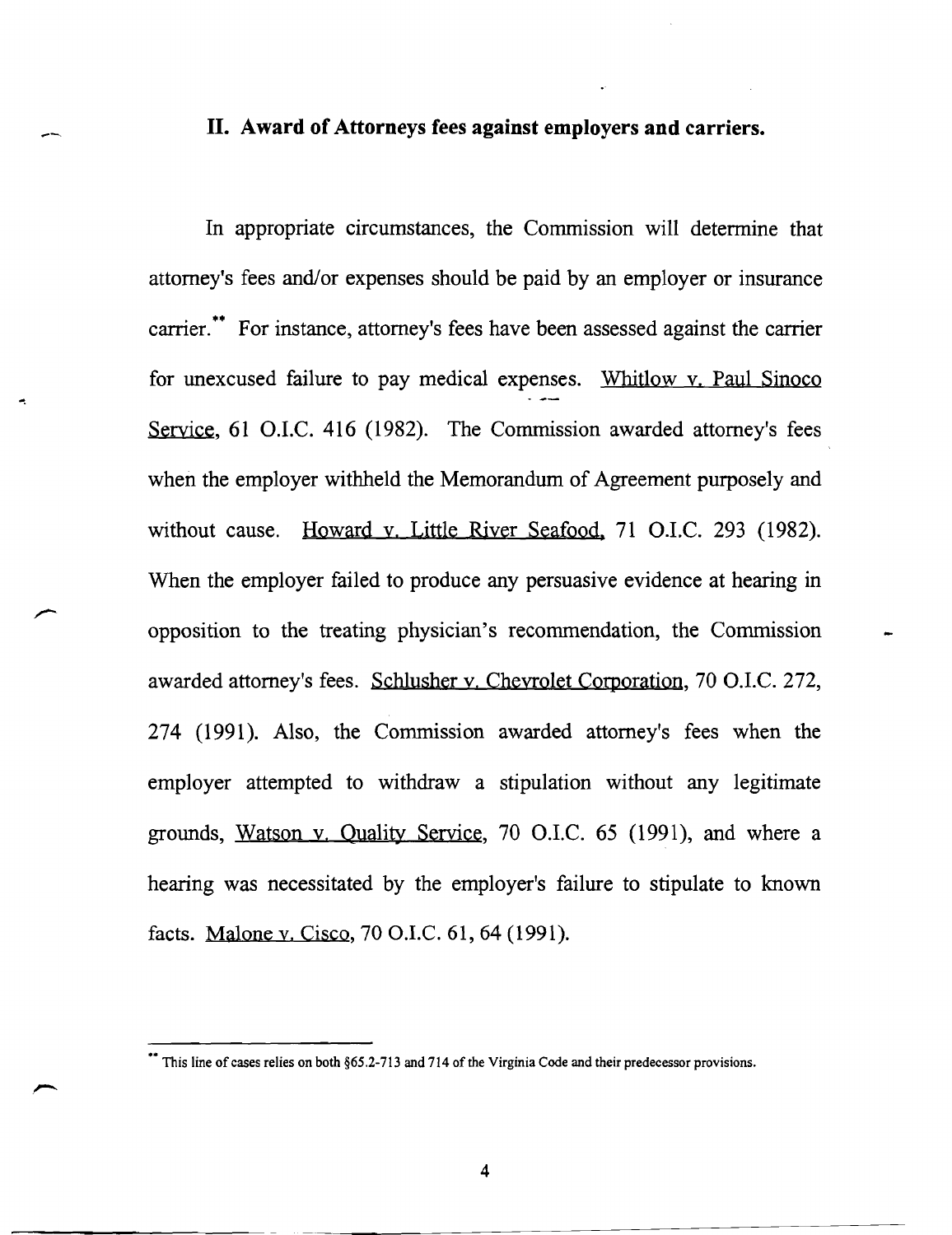The general rule of thumb is that the employer and carrier may not defend a claim without some reasonable grounds. Volvo White Truck Corp. y. Hedge, 1 Va. App. 195, 201 (1985). If a claim is defended without justification, reliance on information furnished by the Commission is no excuse. Bell v. Kings Kid Contracting Company, 65 *D.I.C.* 330, 333 (1986). The Commission may use its own discretion in determining whether a case was defended unreasonably and assess attorney's fees even without a request from claimant's counsel. Ridgeway v. Universal Electric Company, 67 *D.I.C.* 160, 164 (1988). However, it has been held that the determination as to whether the employer defended a proceeding without reasonable grounds is to be judged from the perspective of the employer and not the employee. Lynchburg Foundry Company v. Goad, 15 Va. App. 710, 716 (1993). It has also been held that there is no provision of the Workers' Compensation statutes to charge the employer for the cost of transportation and lodging incurred by parties to attend a hearing. Malone y. Cisco, supra. at 64.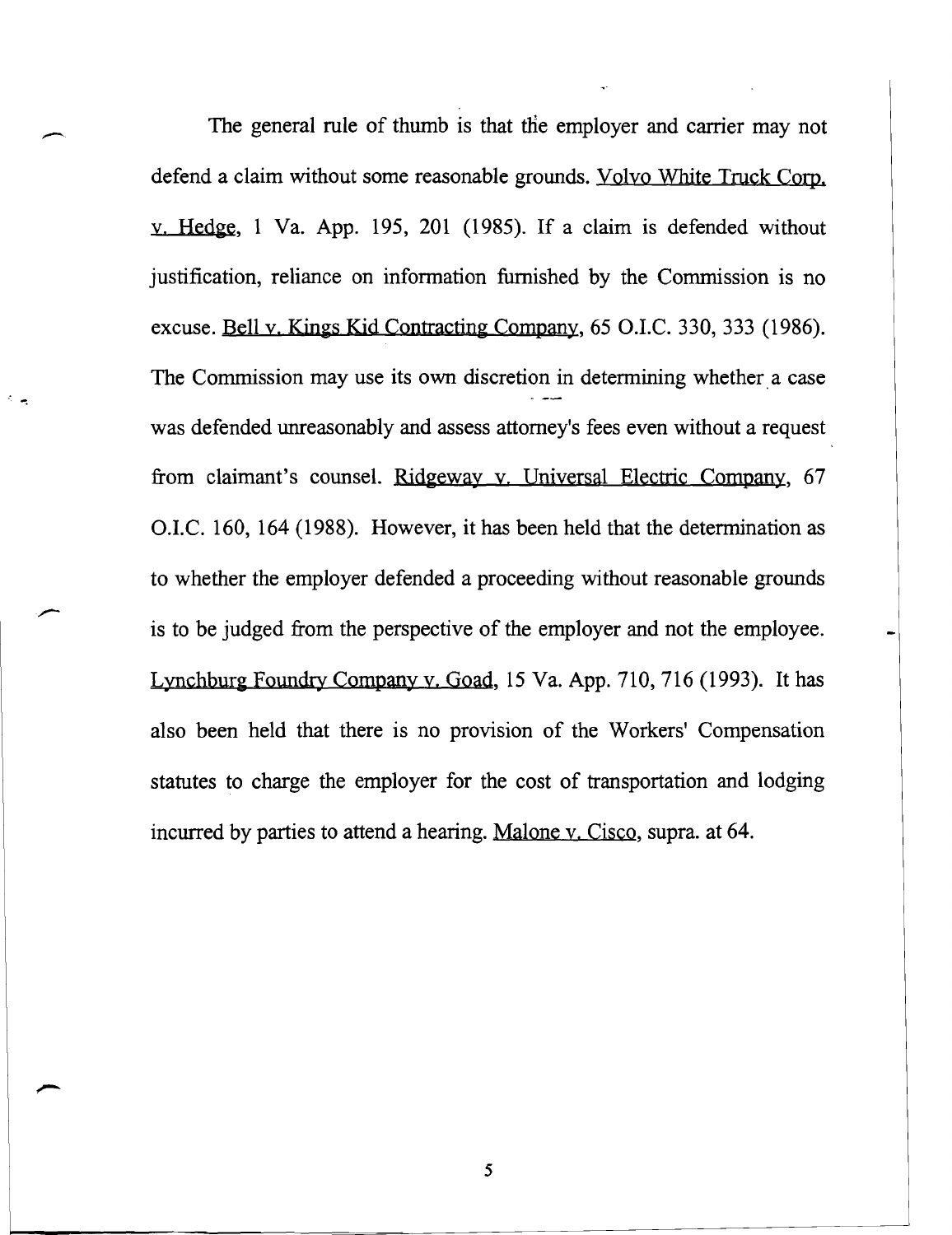# **III. Section 714 attorney's fees for collecting medical bills: General Guidelines**

While fees awarded to attorneys for processing a permanent partial award or lump sum settlement may be satisfactory, fees for attending a hearing are extremely inadequate at best. As some justification for that, the Commission has indicated that claimant's attorneys often obtain additional funds under §65.2-714. Kerrigan v. The Weekend Furniture Store, 98 WC UNP 179363 (1998). Nonetheless, the difficulties in obtaining such fees are often significant.

Any attorney attempting to obtain Section 714 fees must be extremely familiar with the statute itself. In particular, each sentence of §65.2-714(b) is fraught with problems. First, the claimant's attorney must be able to establish that the medical bills were "contested". Pavlicek v. Jerabeck, Inc., 21 Va. App. 50,58 (1995). The fact that there may have been a delay in investigating bills or providing a Memorandum of Agreement with no specific denial is not considered a contest. Gamble v. PA Cold Company, lnc..., 71 O.W.C. 299, 301 (1992). Also, a Section 714 attorney fee may not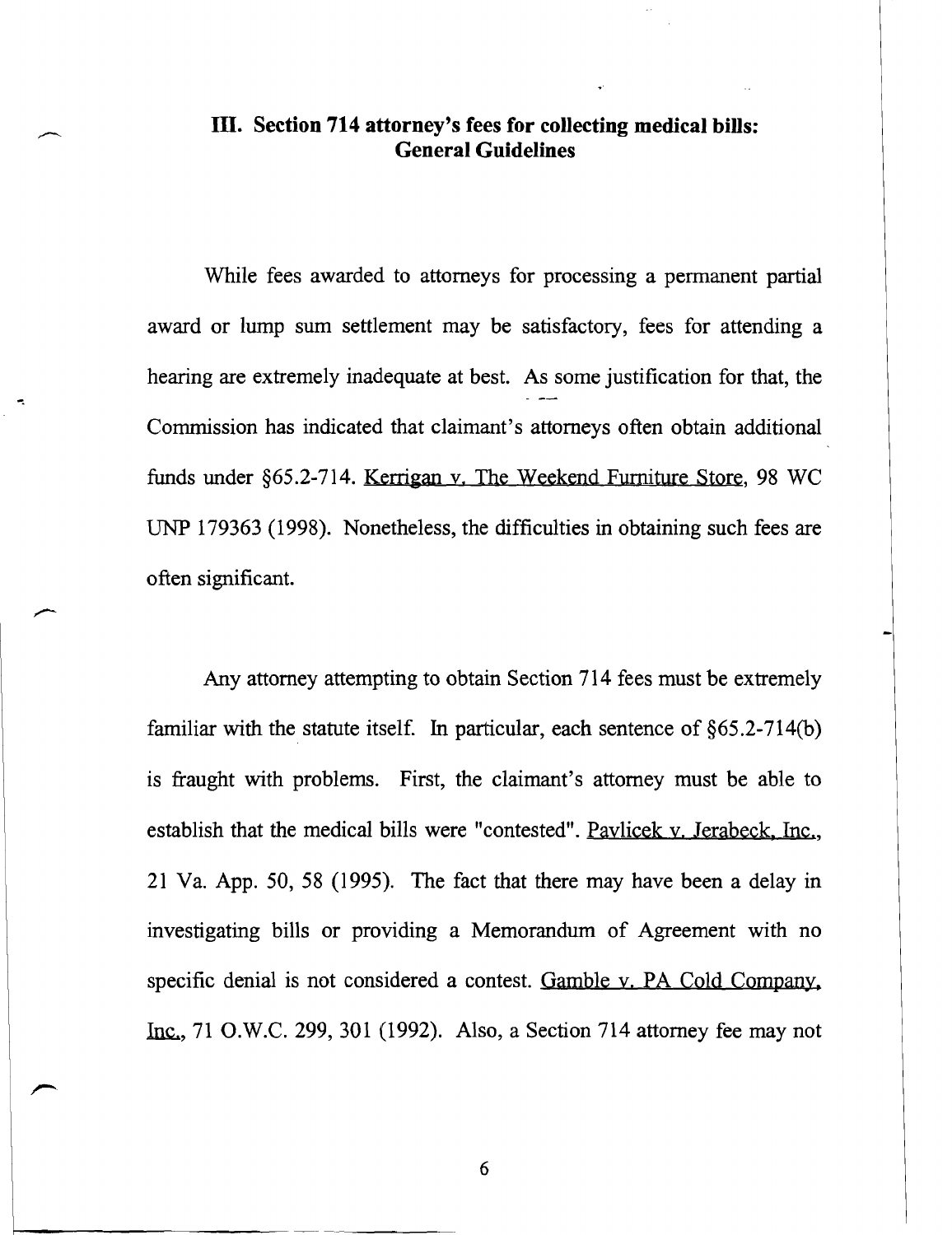be awarded if there is neither a hearing on the issue of compensability or an abandonment of defenses prior to a hearing. Thornton v. Virginia Concrete Company, 67 O.I.C. 240, 242 (1988).

Prior to scheduling a hearing on the issue of attorney's fees, claimant's counsel must be certain that the provider has been paid or that the third party insurance carrier has been reimbursed. Danville Radiologists Inc. v. Perkins, 22 Va. App. 454, 459 (1996). The claimant's attorney must also seek a Section 714 fee within a reasonable time after entry of the final award or order providing for the medical benefits and give notice to the health care provider or third party carrier of his intention to seek an award for fees. Sines y. Better Homes Realty, Inc., 66 O.I.C. 162, 165 (1987); Begley y. Shaw, 64 O.I.C. 39, 41 (1985). However, the statute does not require that the health care provider or carrier agree to be represented by the employee's counsel in regard to obtaining payment or reimbursement of the medical bill. Doss v. ARA Group, Inc., 75 O.W.C. 79, 82 (1996).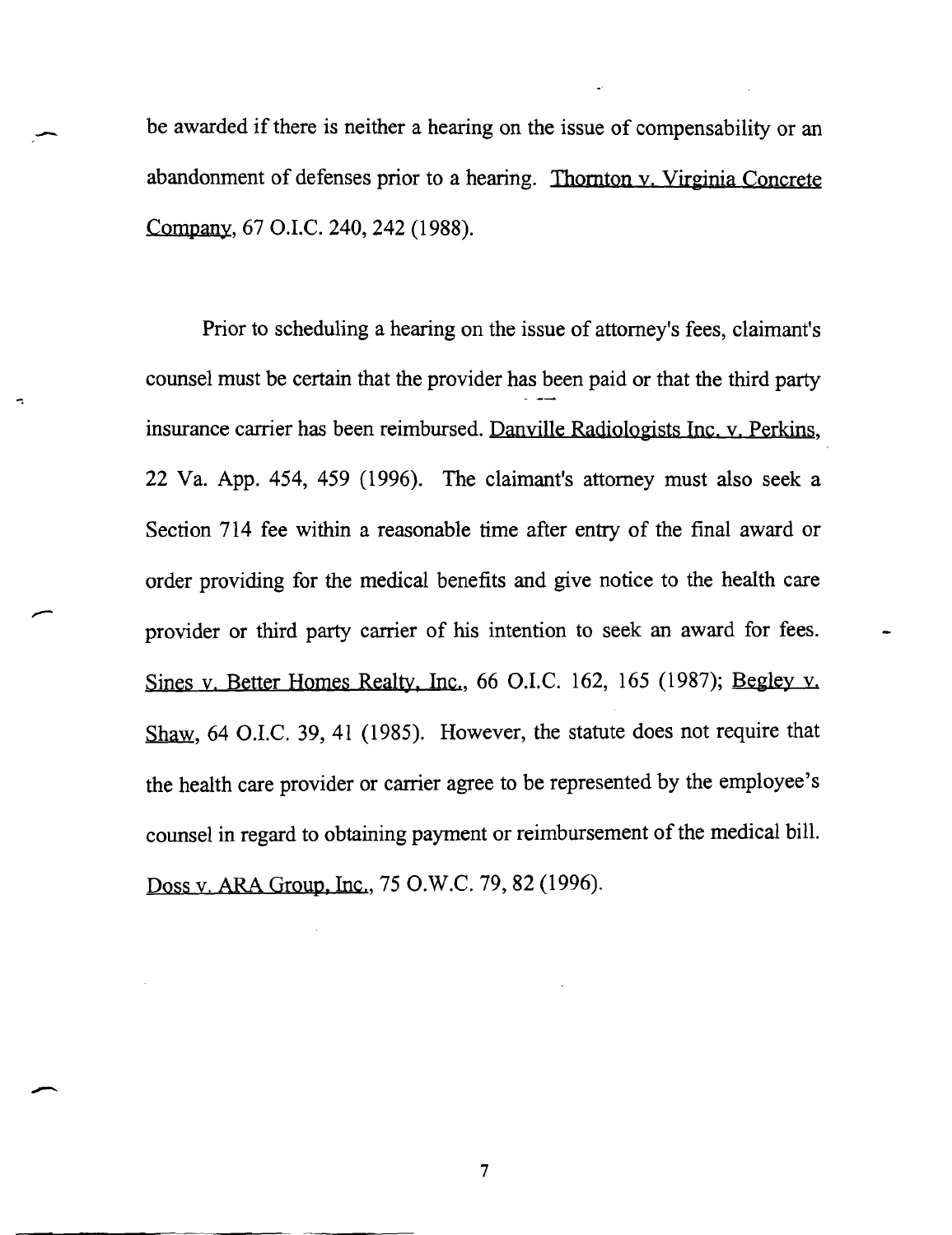#### **IV. Section 714 fees: Other Pitfalls**

Much like liability carriers and medical payment carriers in personal injury cases, health insurance companies and workers' compensation insurance companies have begun to raise other issues making payment of medical bills and collection of 714 fees increasingly complex. I will mention a few of those issues here.

There are occasions where medical bills are processed and paid by a "servicing company" with no funds of its own at risk. This type of company may not be considered a third party insurance carrier under Section 714. When this happens, it may be that a 714 fee cannot be collected from that servicing company. This may be a common problem with state employees. Eveland v. Commonwealth of Virginia, 74 O.W.C. 189, 190 (1995). The fact that the health insurance company would have paid the bills if the compensability of the medical bill was denied is somewhat irrelevant in terms of entitlement to a Section 714 attorney's fee. The claimant's attorney is still entitled to seek those fees. Shelton v. PA Coal Company, 71 O.W.C.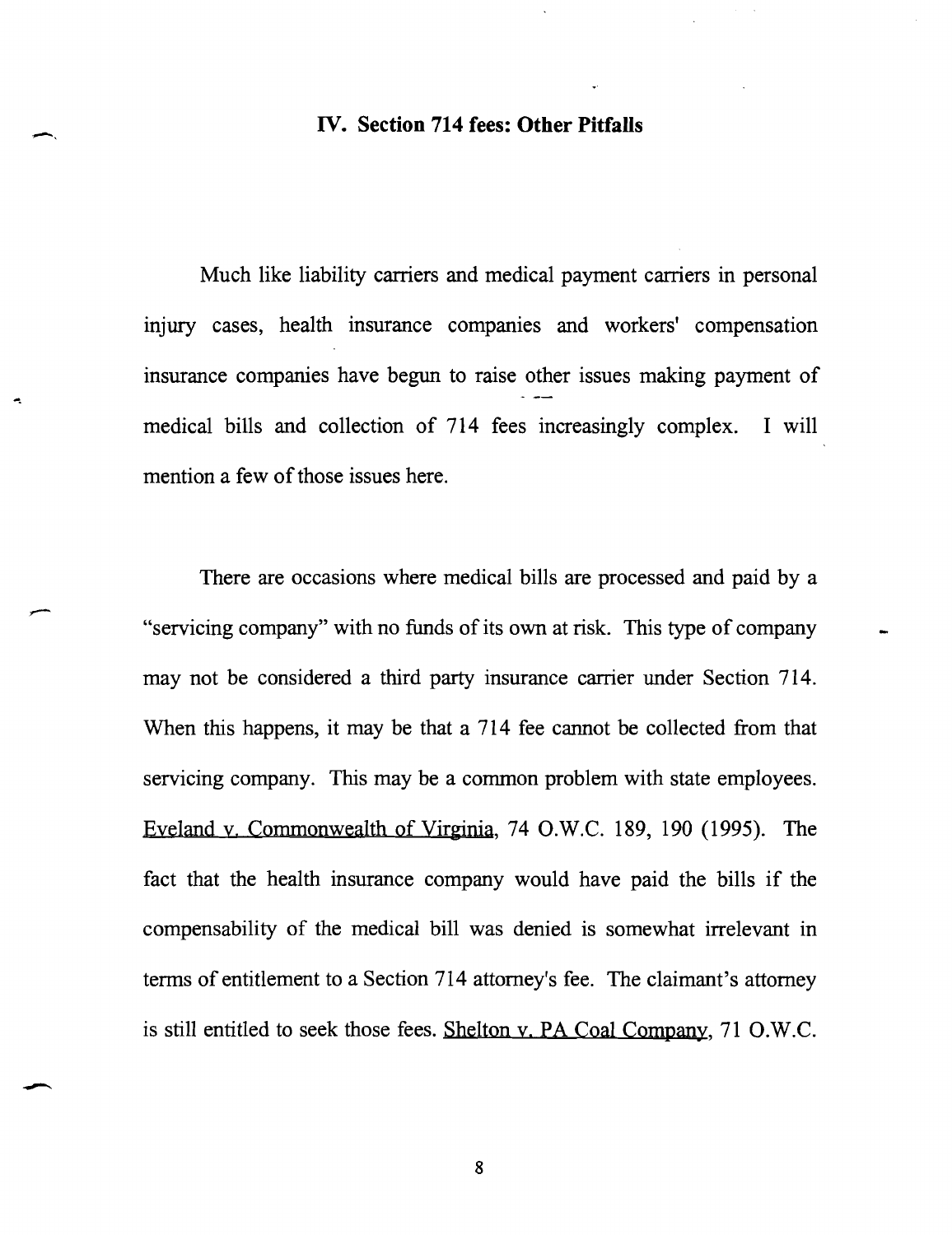296, 299 (1992). However, where the health insurance company has paid a significant part of the medical bill, the assessment of an attorney fee against the health care provider may be limited to that portion of the payment which is procured by the claimant counsel's efforts. Therefore, in appropriate cases, claimant's counsel will have to determine what portion of the Section 714 fee would be collected against the health care provider and what portion against the third party insurance carrier. Williams v. Philip Morris, Inc., 69 O.I.C. 207, 208 (1990). It is worth noting that at least one State Supreme Court has ruled that Medicaid is not a third party insurance carrier. Pearson v. C,P, Buckner Steel Erection, 348 N.C. 239,498 S.E. 2d 818 (1998). It has occasionally been argued by workers' compensation insurance companies and health insurance companies that §65.2-714 only applies to an original contested claim as opposed to a contested bill after a claim has been found compensable. This argument is not valid. Avent y Fleetwood Transportation, 98 WC UNP 1714816 (1998). See also, Murphy v, Woodside Association, 94 WC UNP 1467470 (1994). But, the medical services rendered must have been incurred prior to the time the contest was settled. Pearn v. Service Electrical Contractors, Inc., 00 WC UNP 1851231 (2000).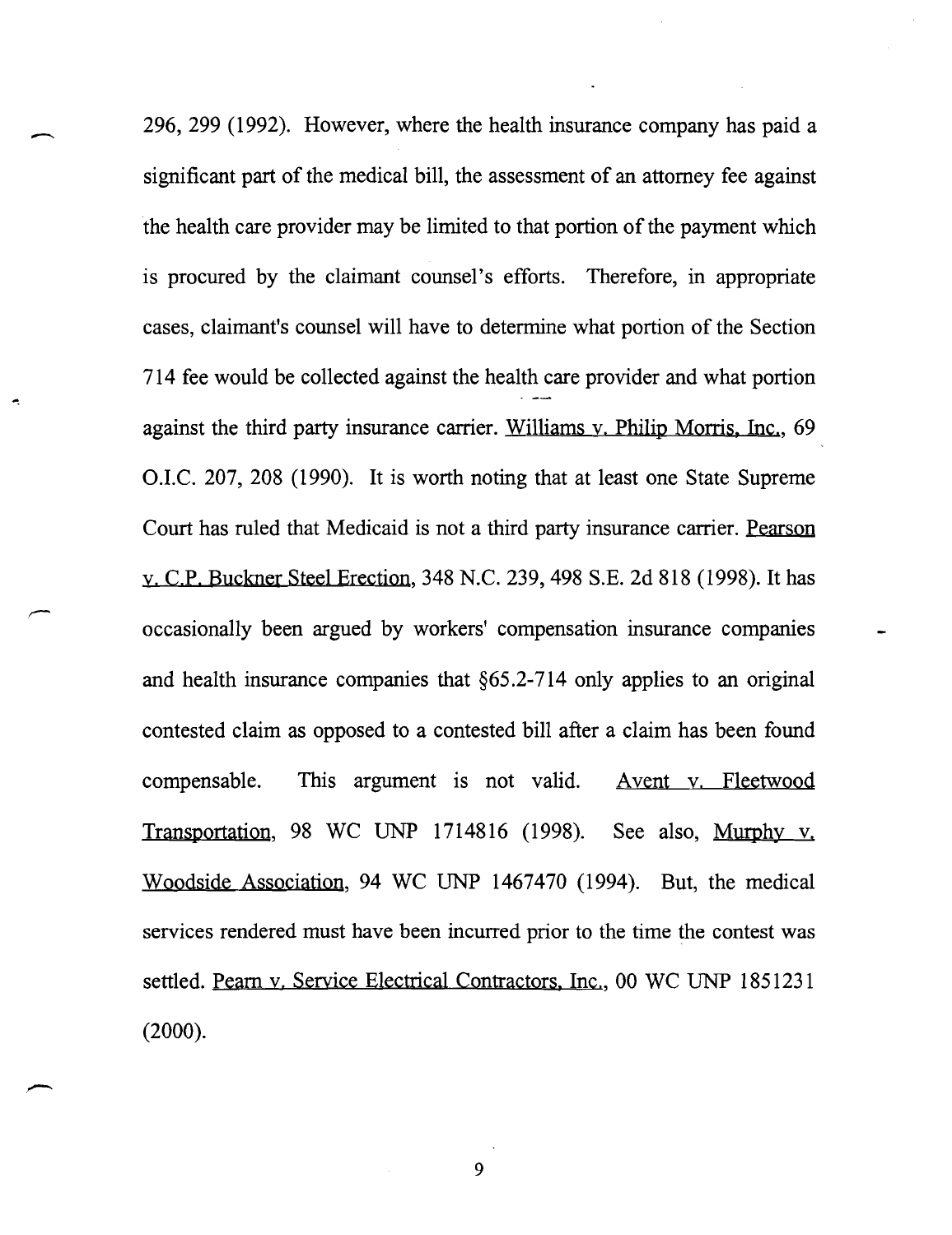Some workers' compensation insurance companies have taken the position that once the compensability of a case has been determined and so long as the medical bills have been paid by health insurance or there are no collection efforts pending against the claimant, claimant's counsel has no standing to bother the workers' compensation insurance company or Commission with a 714 application. This writer believes this position is frivolous. It was dealt with in the case of Brown v, Howmet Corporation, 76 a.w.c. 342, 345 (1997) where the Commission made it clear that claimant's attorneys have an interest in the payment of certain bills since an attorney's fee may be potentially awarded out of the medical bills. It would also seem that claimant's attorneys and the Commission have an interest in being certain that the workers' compensation insurance companies do not stick claimant's and health insurance companies with bills, however small, that the workers' compensation insurance companies should be paying.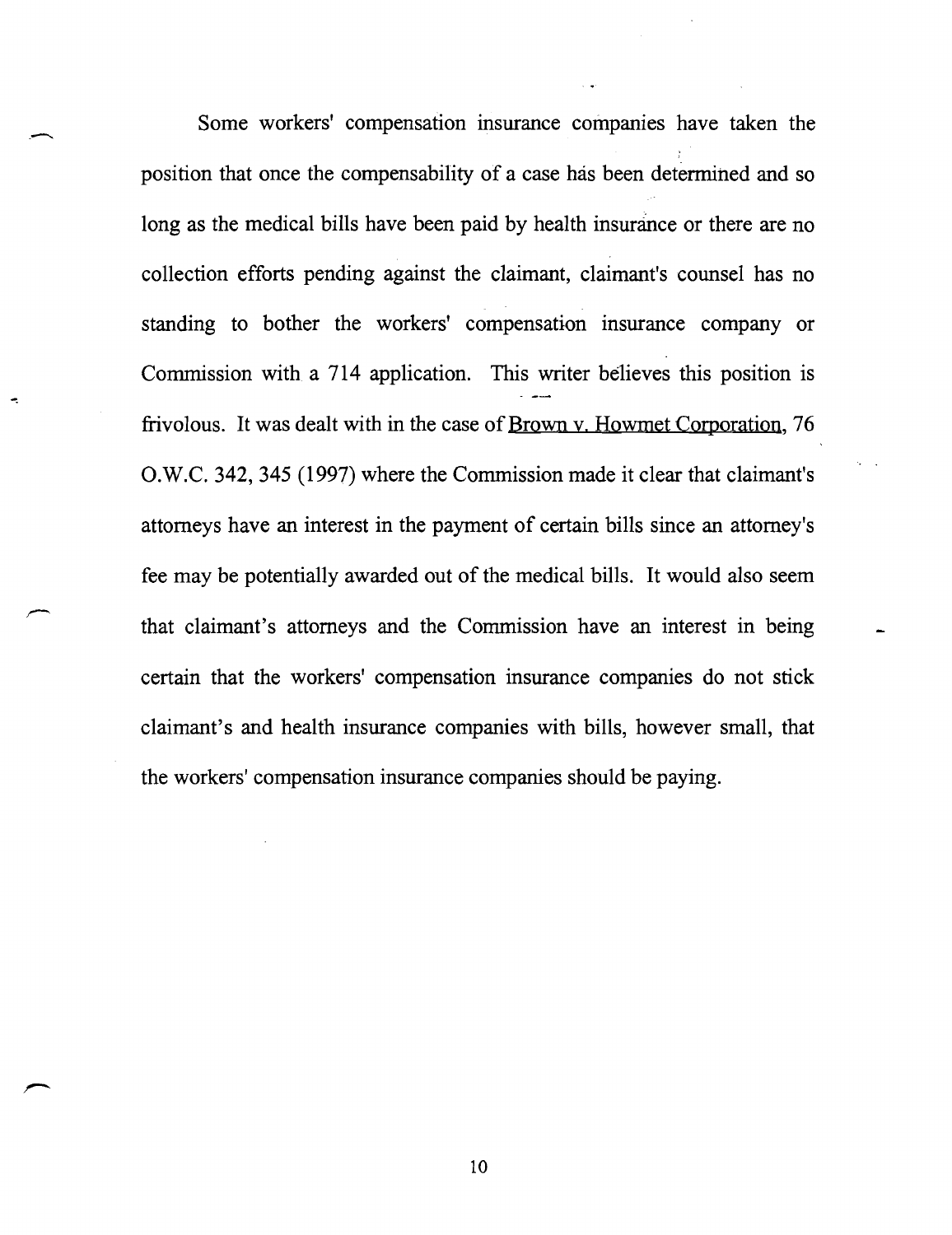## **V. Section 714 Fees: Write offs and contracts between carriers and providers.**

On a similar vein, workers' compensation insurance companies have taken the position that they are not required to pay any amounts in excess of amounts paid by health insurance. This is somewhat similar to the write off tactics of liability carriers. Fortunately, the Virginia Supreme Court eliminated that issue just recently on liability cases. Acuar v. Letourneau, 260 Va. 180 (2000). See copy at Exhibit 2. Two cases have dealt with this issue in the workers' compensation arena. In the case of Sun v, Advanced Technology Systems, Inc., 00 WC UNP 1823409 (2000) (copy at Exhibit 3), the Commission held that there was a presumption that the full amount of medical charges as originally billed by the claimant's health care providers is both reasonable and necessary. However, in the case of Melchor v. Trussway, Ltd., 00 WC UNP 1815646 (2000) (see Exhibit 4), the full Commission held that, as distinguished from Sun v. Advanced Technology Systems, if there is privity of contract between the workers' compensation carrier and a preferred provider organization (PPO) that the health care provider deals with, that health care provider may be required to accept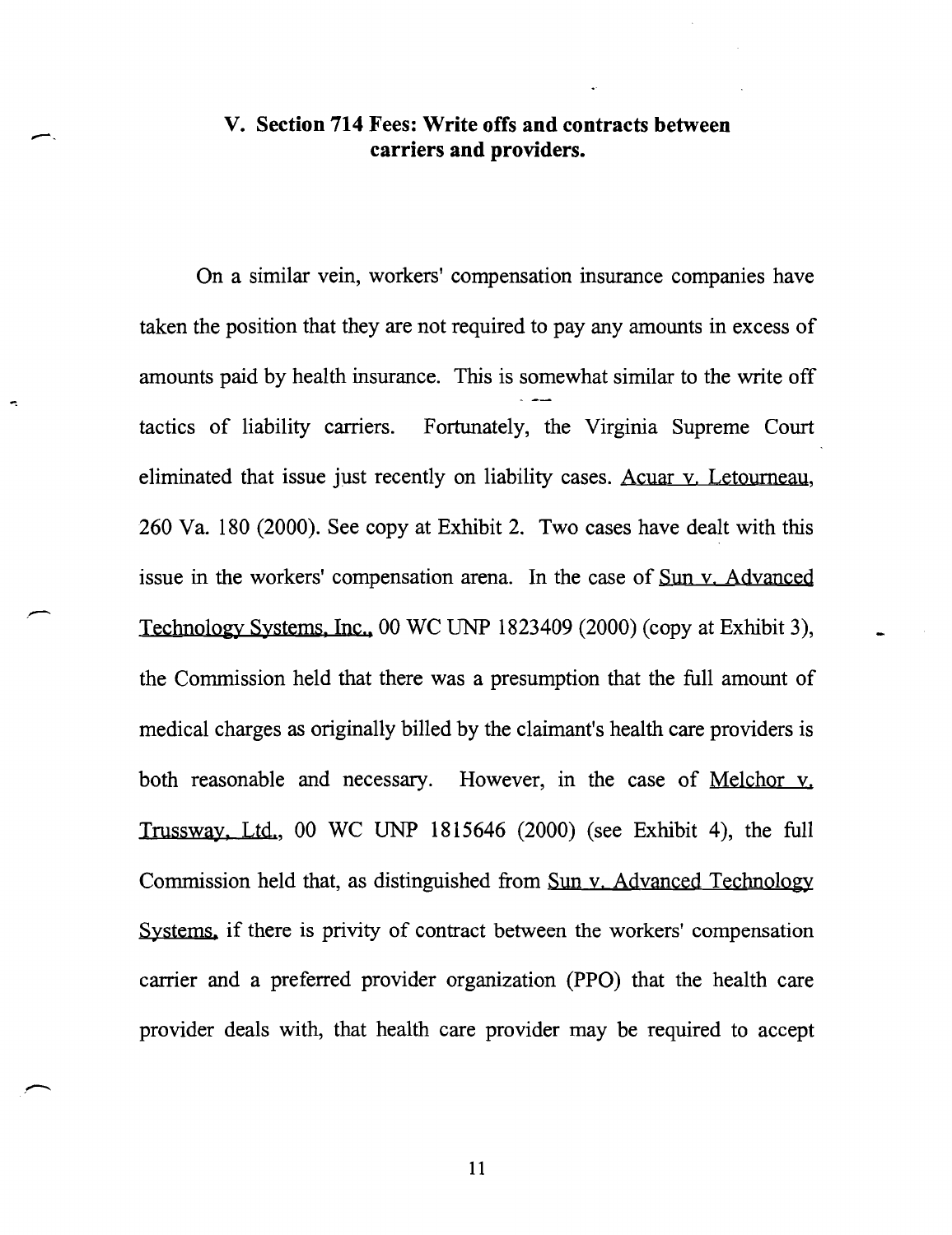contractually reduced fees from the workers' compensation carrier. It is worth noting that more often than not, at Section 714 hearings, workers' compensation insurance companies and health insurance companies do not bring in the applicable contracts or have evidence presented at hearings of appropriate related charges in the community. In that instance, the medical bills received by the claimants are presumed to be both reasonable and necessary. Sun v. Advanced Technology Systems. See also, Blevins v. Williamsburg Pottery Factory, 75 O.W.C. 103, 104 (1996); Bogle Development Company v. Buie, 19 Va. App. 370 (1994).

#### VI. Section **714** Fees: Forms

--

Assuming all the various landmines above discussed can be circumvented, the Section 714 practice can be financially rewarding and allow claimant's counsel to make up for the lack of fees at hearings with occasional percentages of contested medical bills. However, the question of proper handling of that may at times be left to only the more experienced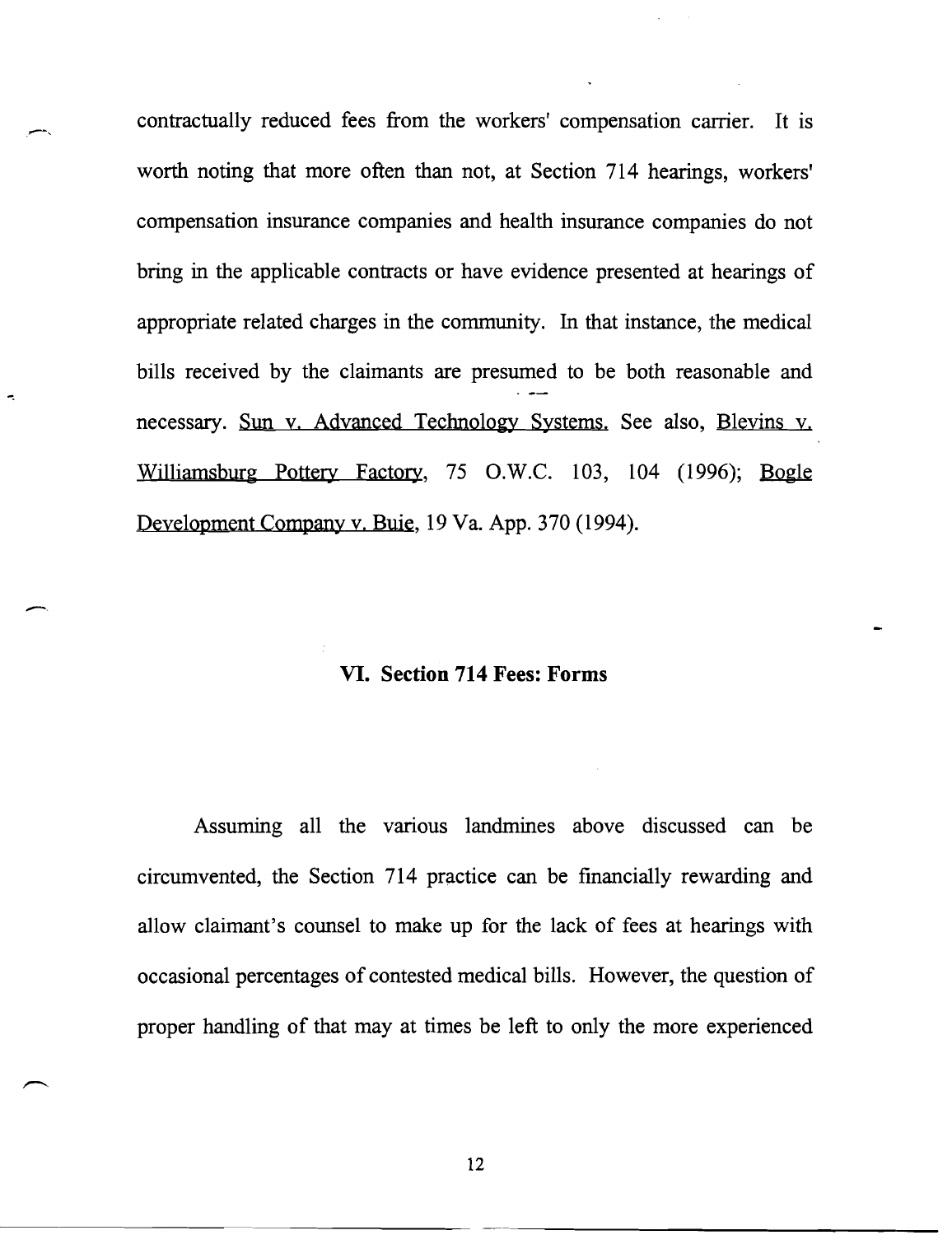staff or outside contractors. Whomever does the work, the forms attached hereto may be of some help.

We normally try to obtain the original bills containing certain appropriate codes making processing of payment or reimbursement on the backend efficient. See Exhibit 5. Also, in order to avoid undue delay in the fee processing, reaching agreement with providers on the percentage of fees/bill split at the earliest possible time may avoid problems. See Exhibit 6. Verifying which bills are contested and unpaid prior to negotiation is necessary. See Exhibit 7. The bill must be paid or reimbursed before filing for a Section 714 fee. See Exhibit 8. If agreement with providers or carriers is worked out, a consent order can be forwarded to the Commission. See Exhibit 9. Invoicing the providers and insurers may still be necessary, even if an agreement is reached. See Exhibit 10. Finally, for Section 714 cases, filing for a hearing is always an option. See Exhibit 11. Be sure to look at Rule 6 of the Rules of the Commission before filing for a hearing. See Exhibit 12.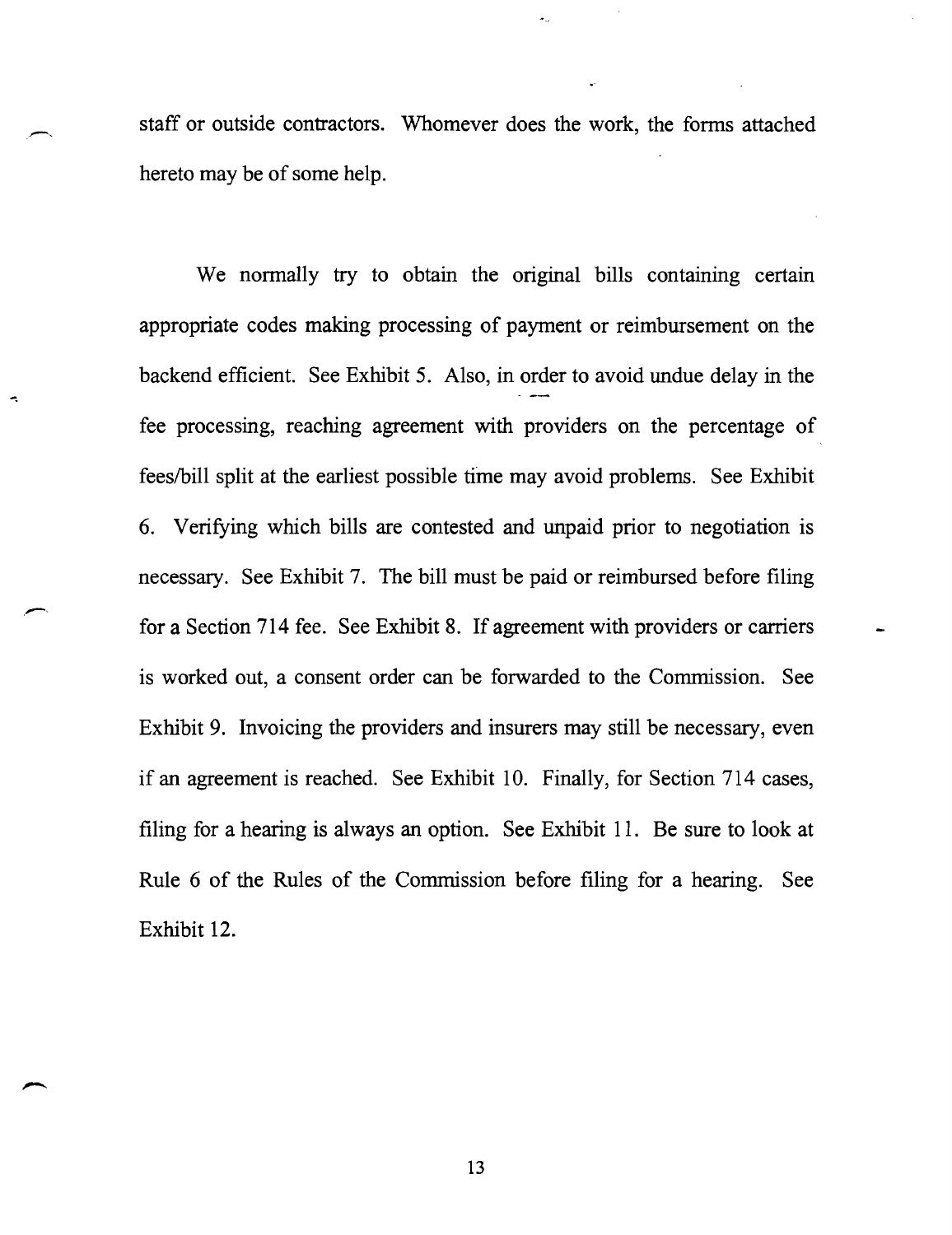## **VII. Conclusion**

'.

Section 714 fees for lawyers and doctors are critical to both our ability to represent or the doctors' ability to care for workers' compensation claimants. We must make every effort to prevent workers' compensation carriers or health insurance carriers from unfairly reducing either medical bills or Section 714 fees.